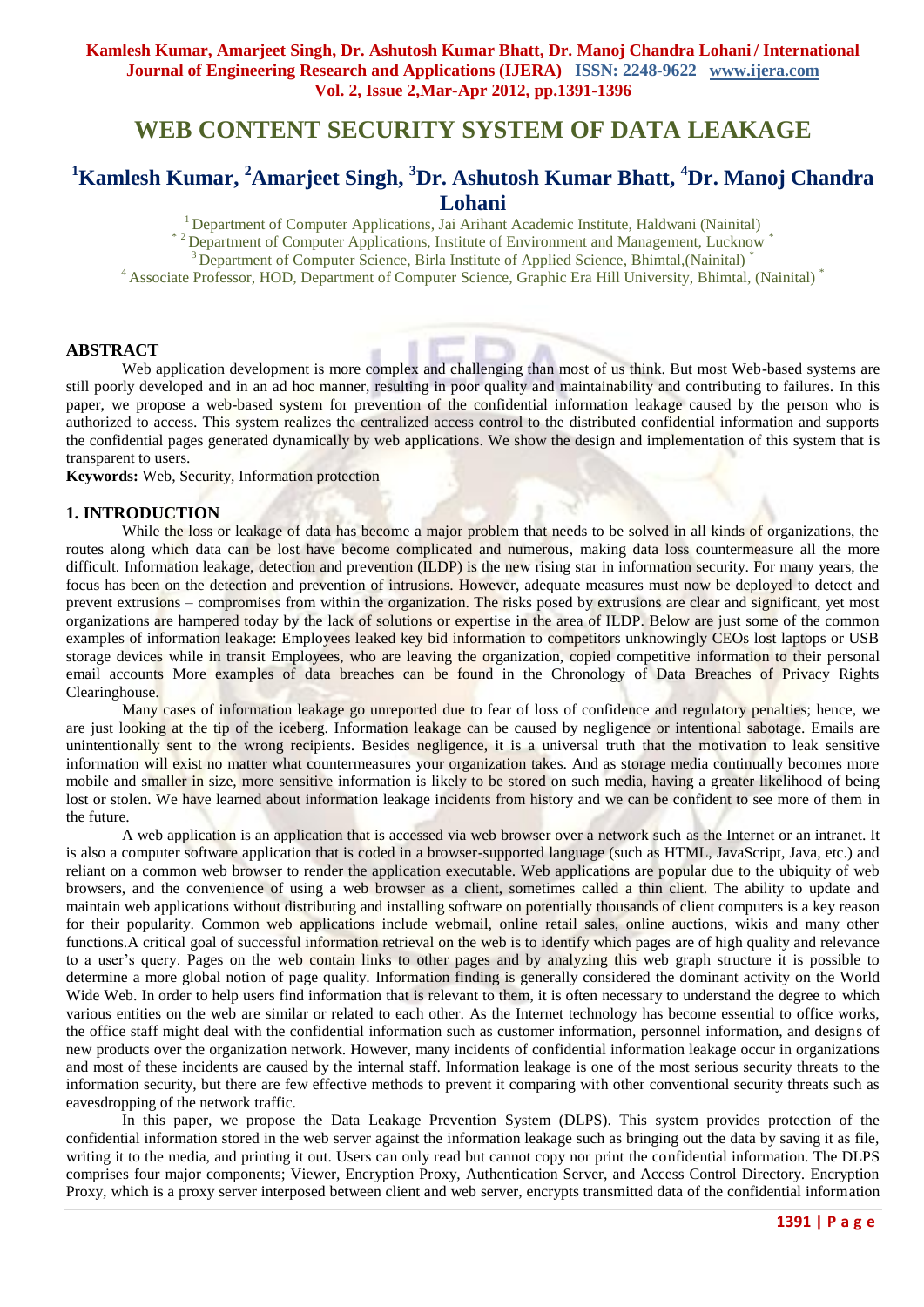on demand. Adopting this encryption method, it is not necessary to change the existing web server that stores the confidential information, and the DLPS supports the confidential information generated dynamically by web applications such as CGI or Java Servlet. In addition, whenever Viewer accesses the confidential information, Authentication Server authenticates users and controls the access. The system administrator can manage the confidential information with the configuration of Access Control Directory and centralized access control of the distributed confidential information can be realized.

## **2. INFORMATION LEAK PREVENTION TECHNOLOGIES**

Information leaks occurs when users communicate from the "inside out", using a variety of different protocols such as email, HTTP, FTP, Instant Messaging or even when printing confidential data. Product requirements to prevent leaks should include protocol agnostic capabilities (in other words, information leak prevention solution should prevent leaks for different outgoing communication protocols)

There are several technologies used by for content identification which Percept Technology Labs, Inc. tested. The three technologies tested by Percept Technology Labs for identifying sensitive information are:

- Keyword Content Filtering
- Regular Expression Content Filtering
- Precise ID Fingerprinting

When using keywords for identification, the leak prevention product scans the  $e$ -mail body and/or attachment for specific words or phrases – for example, scanning for the word "Confidential." When one of these words or phrases is found in the document or email body, a policy action is triggered and a resulting action is taken. A policy action may include, blocking or quarantining an e-mail and not allowing it to leave the company network. This technology is used by different vendors including PortAuthority Technologies, Symantec and CipherTrust.

Regular expressions are used to detect a specific order of digits and characters. For example, it can look for numbers in certain sequence. This technology is used by different vendors including PortAuthority Technologies, Symantec and CipherTrust products. PreciseID, invented by PortAuthority Technologies, identifies actual data rather than the presence of a keyword, or sequence of numbers inside a document. With PreciseID, the content of a protected document is scanned at rest, relevant data is extracted and a "fingerprint" representation of the data in the document is created. These fingerprints are then stored in a database and used to identify content in motion. PreciseID is designed to identify documents which are not exact match of the original document and may contain even small percentages of the protected data.



Classification of Information Leaks

**Unintentional Leak** – Leaking of data in which the person sending an e-mail did not intend to send the confidential data. Unintentional leaks can occur when a person is mistakenly attaching the wrong document to the email message or when Microsoft's Outlook auto completes the email address and the message is sent to the wrong recipient.

**Intentional Leak** – Leaking of information in which the person sending the e-mail is aware of his or her company policy but decides to try and send the confidential information anyway. Intentional leaks occur when the sender is aware of the policies and is bypassing security devices without trying to gain personal benefits. For example, when changing a document name or converting it to zipped archive.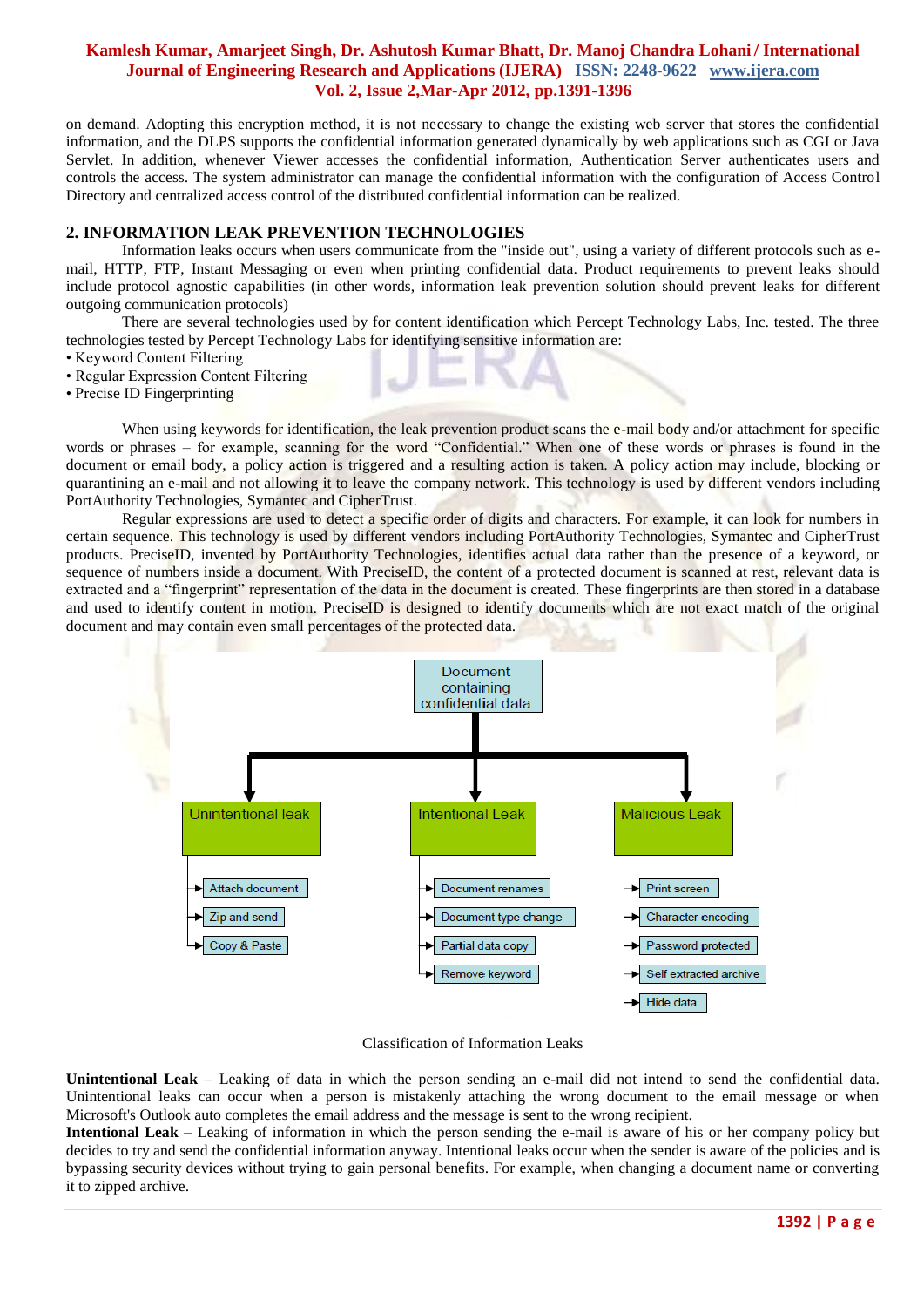**Malicious Leak** – Leaking of information in which the person sending the e-mail is deliberately trying to sneak information past the security product. Malicious leaks are very rare.

## **3. PRIOR WORKS**

IBM research proposes a system for web content protection. This system provides digital rights management to off-theshelf Web browsers and browser plug-ins. It verifies the browser code with the digital signature scheme and prevents users from performing actions that are not allowed such as print, save as, and so on. It distinguishes the protected contents with the specific protocol, and Internet Explorer invokes the Trusted Control Handler with these method names. Therefore, it is necessary to change the existing web pages to introduce this system. In addition, usage rights information is stored in the client and there is no mechanism to change the usage rights dynamically.

#### **4. OUR APPROACH**

We precise the architecture of the DLPS in Figure below. Web server, Encryption Proxy, Access Control Directory and Authentication Server are located in the separated network segment so that no one can access them directly. Furthermore, those components authenticate each other and the communications among them are secure. No one can access those components without being authorized.

The web server stores confidential pages in plain form. Encryption Proxy is placed between the client and the web server to prevent the client from accessing to the web server directly via the network. It authenticates access users and encrypts the requested confidential page with the corresponding content key that is a secret key for encryption and stored in Access Control Directory. Viewer is installed in the client, which is an application to display confidential pages in this system. While Viewer is running, the user can neither take screen capture nor copy the displayed confidential information. Viewer has a function to save the encrypted confidential page.



#### **System Architecture of Data Leakage Prevention System**

Access Control Directory is the database in which administrator registers the following tables; user table and secret data table. The user table records user accounts and passwords. The secret data table records data descriptors, confidential page URLs, content keys to encipher and decipher the confidential pages, and access control lists. The user table is used in user authentication process. To check the access permission to each confidential page, the system uses the secret data table. When the user opens a confidential page with Viewer, it requests the content key of the confidential page to Authentication Server. Authentication Server queries access control list and checks permission of the corresponding confidential page to Access Control Directory with ID, password and data descriptor, which identifies the confidential page.

In order to control the access to the distributed confidential information, we design the dynamics of the DLPS that is composed of two phases; download phase and open data phase. The download phase occurs when the web browser sends a request for a secret page stored in the web server to Encryption Proxy (Figure below).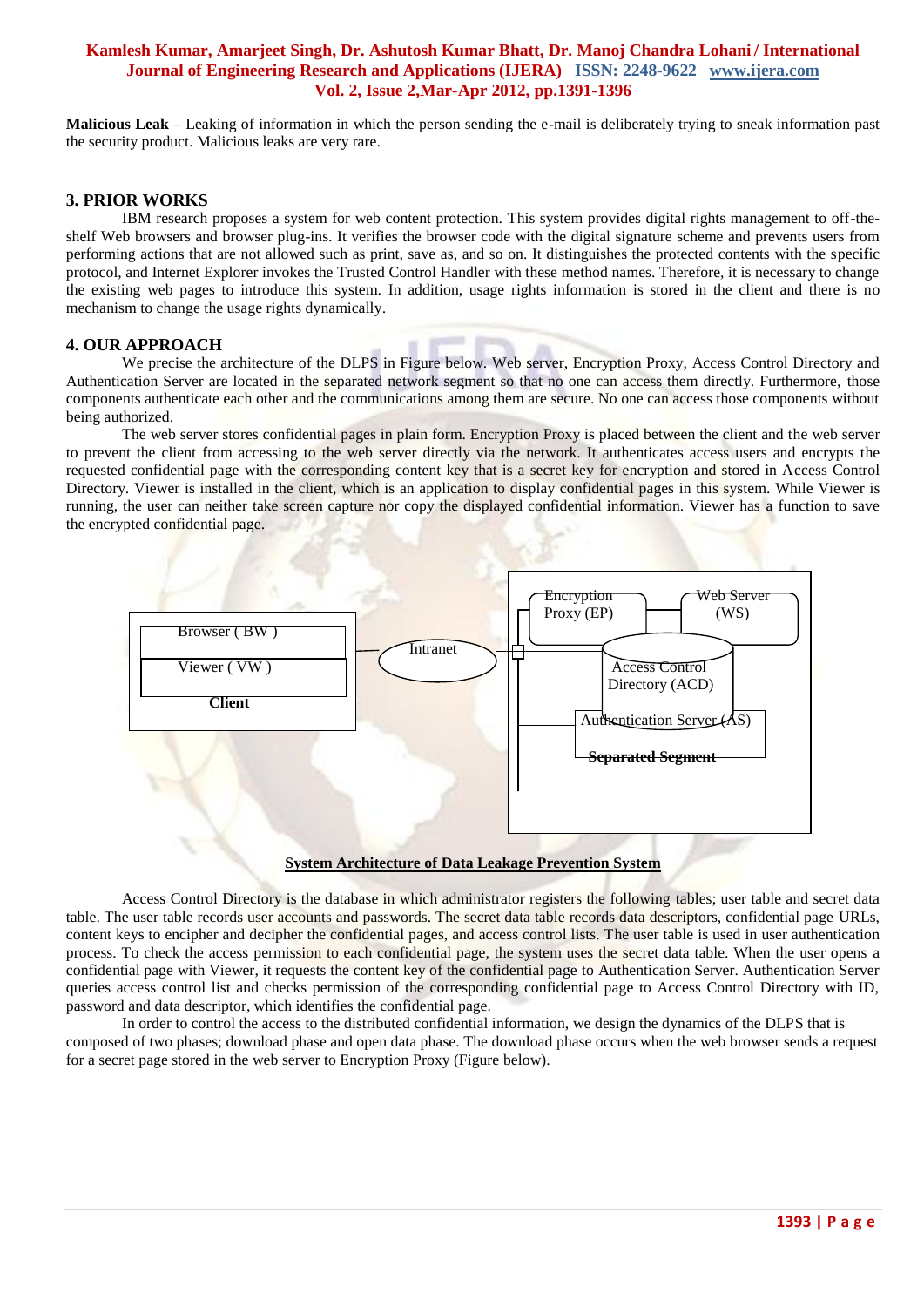



In the first step, the web browser sends HTTP request for a confidential page to Encryption Proxy. Encryption Proxy analyzes the HTTP request and queries Access Control Directory if the request is for the confidential page or not. If the request is for confidential page, Encryption Proxy downloads it from the web server and encrypts it with the content key stored in the Access Control Directory. After that, Encryption Proxy adds data descriptor to the encrypted data and sends it to the web browser. In this phase, user cannot see the confidential pages because they are encrypted and stored in the local client. Hence, Viewer needs to obtain the content key to decrypt and display the downloaded confidential page.

Open data phase is occurred when Viewer opens confidential pages encrypted and stored in the local client (Figure below). At first, Viewer sends ID, password, and data descriptor to Authentication Sever. After receiving those data, Authentication Server queries Access Control Directory in terms of ID, password, and data descriptor whether the user may access the confidential page or not. If user is allowed to see the data, Authentication Server sends content key to Viewer. Viewer decrypts confidential page data with the received key and displays it.



The most important process of the system dynamics is the two-way authentication between Viewer and Authentication Server. Actually, the result of user authentication is transmitted to Viewer precisely on the basis of the two-way authentication of those two components. Therefore, it is necessary for Viewer and Authentication Server to authenticate each other before the beginning of the session by authentication process such as the SSL mutual authentication. Applying this protocol, confidential page publisher can control the access to the distributed secret web pages, because users have to be authenticated and given access permission by Authentication Server whenever they open the confidential page with Viewer.

## **5. DESIGN AND IMPLEMENTATION**

We built the prototype of the DLPS. The design concept of the prototype is transparency to users. Viewer is implemented as ActiveX control so that Viewer is embedded into Internet Explorer and the user is unaware of its running. If a component of frame page is a confidential page, Viewer control displays only a part of frame page as a confidential page on Internet Explorer. It restricts copy and print functions to prevent users from bring out the displayed confidential information.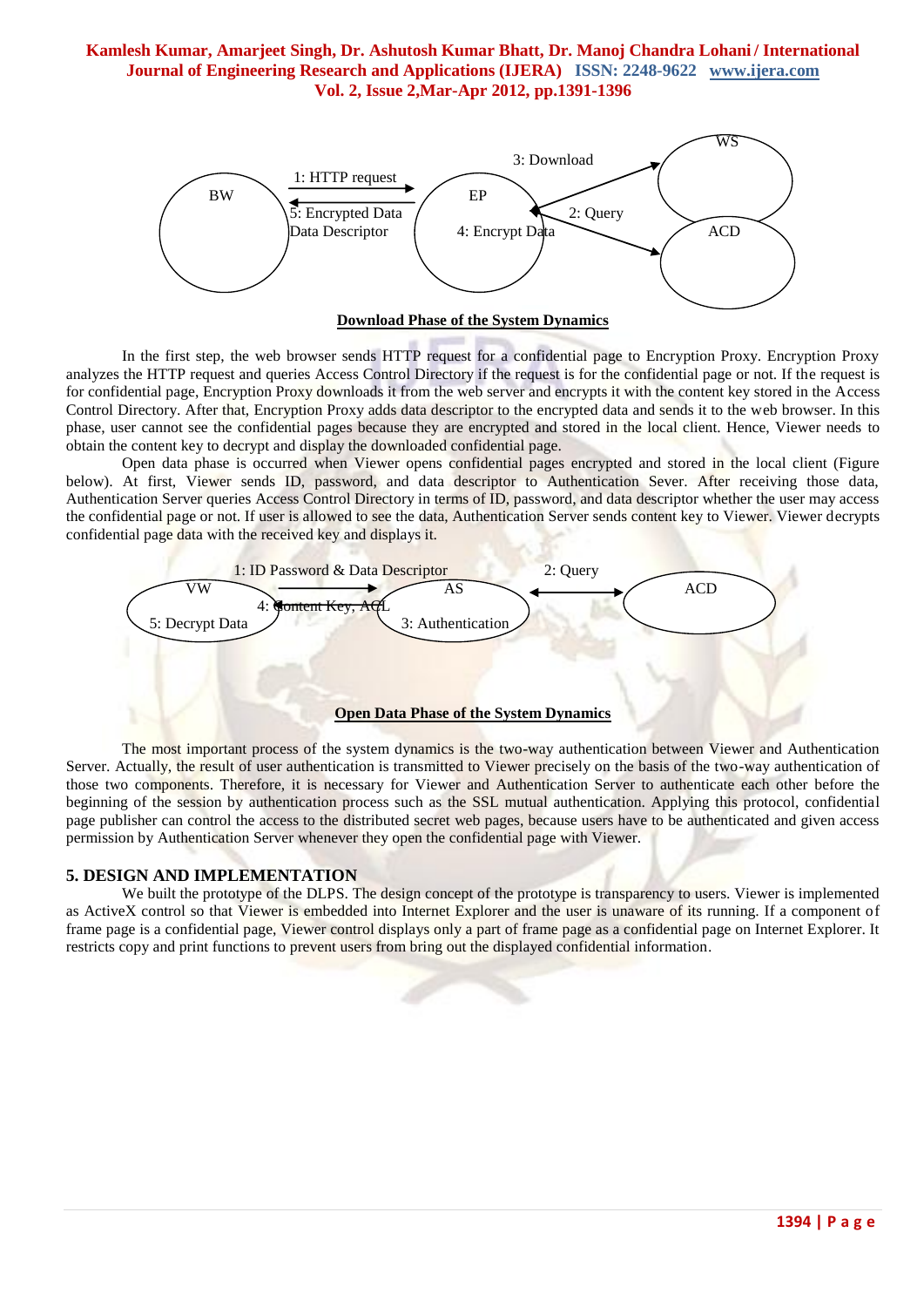

#### DLPS Unintentional Detection Accuracy

Viewer control prohibits screen capture while it is running. To realize the prohibition of screen capture, it hooks and cancels the Win32 API methods by which capture tools take hardcopies. We can use the techniques to inject an arbitrary DLL into another process to hook the Win32 API methods. Using DLL injection technique, it is possible to manipulate the import section defined in each application and hook the Win32 API used in it. However, if the attacker could overwrite the import section of a capture tool after the injection of hooking DLL, it is possible to avoid the hooking routine and cancel the Win32 API hook. This is the imperative problem.



#### DLPS Intentional Detection Accuracy

The prototype of Encryption Proxy is the modified Squid proxy, to which we added the authentication function as plug-in of the Squid. On the arrival of the HTTP request issued by Internet Explorer, the Encryption Proxy analyzes the Proxy-Authentication attribute in the HTTP header field to authenticate the access user and returns a web page for Internet Explorer to activate Viewer control. Confidential pages' URLs and user accounts are previously registered in the Access Control Directory and the Encryption Proxy queries it with LDAP.

#### **6. CONCLUSION**